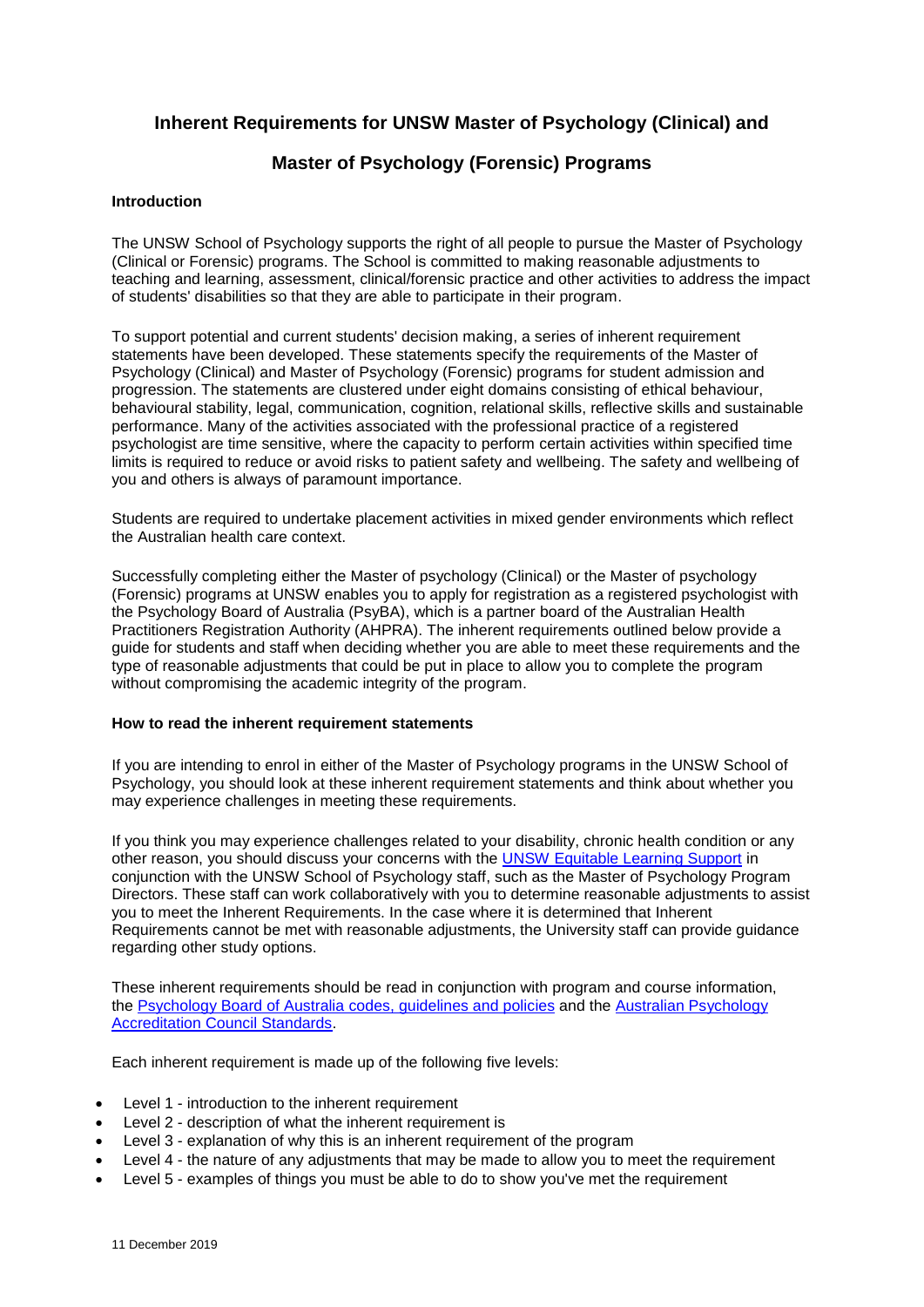There are eight domains of inherent requirements in the Master of Psychology programs. Some domains have a number of sub-domains.

- **•** Ethical behaviour
- Behavioural stability
- Legal
- Communication
- Cognition
- Relational skills
- Reflective skills
- Sustainable performance

## **Ethical Behaviour**

| Level | Inherent requirement statements                                                                                                                                                                                                                                                                                                                                             |
|-------|-----------------------------------------------------------------------------------------------------------------------------------------------------------------------------------------------------------------------------------------------------------------------------------------------------------------------------------------------------------------------------|
|       | Clinical and forensic psychology are professions governed by the codes,<br>guidelines and policies of the Psychology Board of Australia where clinical and<br>forensic psychologists are both accountable and responsible for ensuring<br>professional behaviour in all contexts. Students should demonstrate knowledge of,<br>and engage in ethical behaviour in practice. |
| 2     | Student demonstrates knowledge of, and engages in ethical behaviour in practice.                                                                                                                                                                                                                                                                                            |
| 3     | Justification of inherent requirement:<br>» Compliance with the codes, guidelines and policies facilitates safe, competent<br>interactions and relationships for students and/or the people they engage with.<br>This ensures the physical, psychological, emotional and spiritual wellbeing of the<br>individual is not placed at risk                                     |
| 4     | Adjustments must not compromise the codes, guidelines and policies of the<br>Psychology Board of Australia or result in unethical behaviour.                                                                                                                                                                                                                                |
| 5     | <b>Exemplars:</b><br>» Complying with conduct required to maintain provisional registration as a<br>psychologist                                                                                                                                                                                                                                                            |

#### **Behavioural Stability**

| Level | Inherent requirement statements                                                                                                                                                           |
|-------|-------------------------------------------------------------------------------------------------------------------------------------------------------------------------------------------|
|       | Behavioural stability is required to function and adapt effectively and sensitively in<br>a demanding role.                                                                               |
| 2     | Student demonstrates behavioural stability to work constructively in a diverse and<br>changing academic and clinical environment, which may at times be challenging<br>and unpredictable. |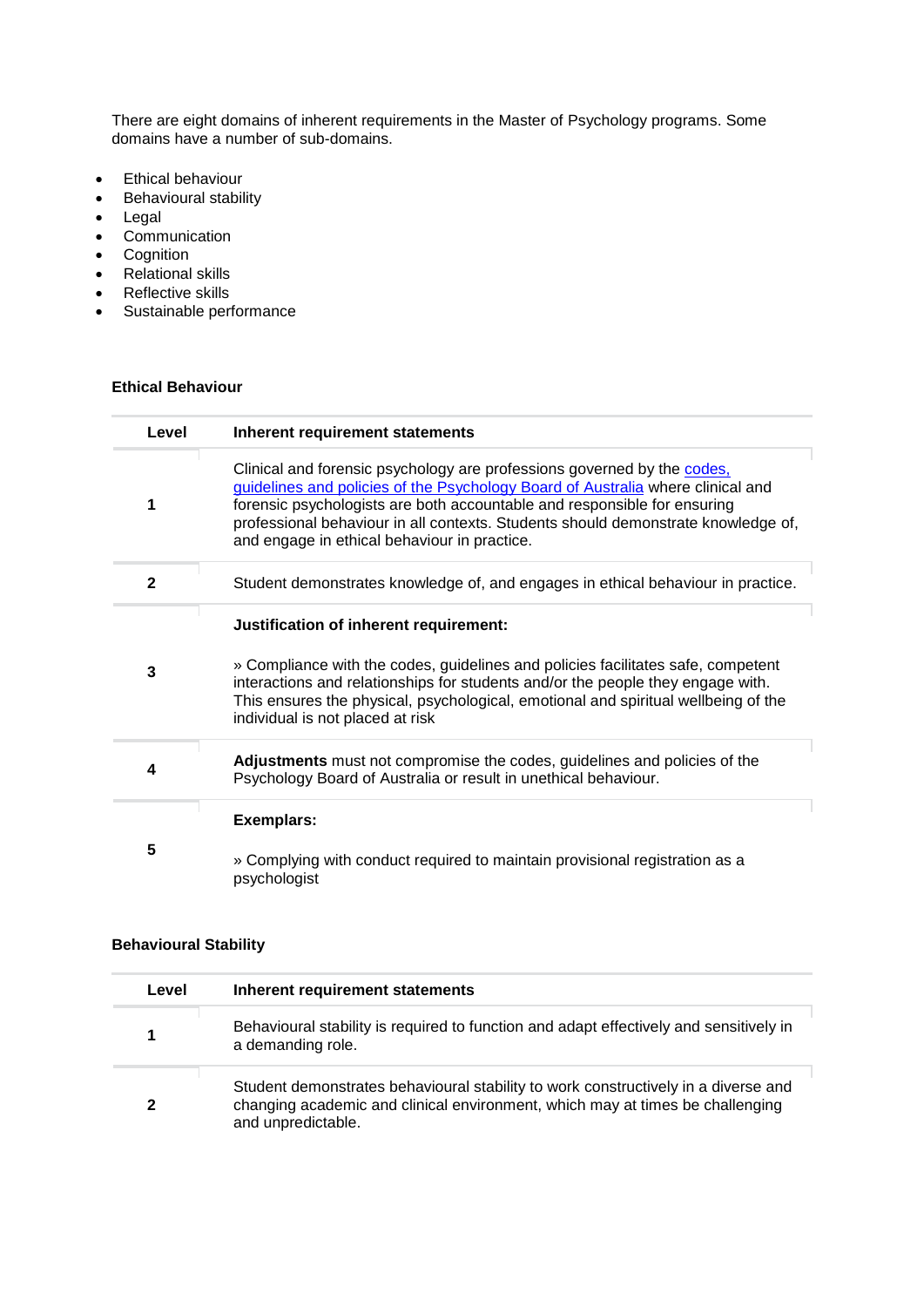| Level | Inherent requirement statements                                                                                                                                                                                                                                                                                                                      |
|-------|------------------------------------------------------------------------------------------------------------------------------------------------------------------------------------------------------------------------------------------------------------------------------------------------------------------------------------------------------|
| 3     | Justification of inherent requirement:<br>» Behavioural stability is required to work individually and in teams in diverse and<br>changing environments. Students will be exposed to situations which are<br>challenging and unpredictable, and will be required to have the behavioural<br>stability to manage these objectively and professionally |
| 4     | Adjustments must support stable, effective and professional behaviour in both<br>academic and clinical/forensic settings.                                                                                                                                                                                                                            |
| 5     | <b>Exemplars:</b><br>» Being receptive and responding appropriately to constructive feedback<br>» Managing own emotional state in order to be able to develop and maintain an<br>appropriate relationship with a diverse range of clients                                                                                                            |

## **Legal**

| Level        | Inherent requirement statements                                                                                                                                                                                                                                                                                                                                              |
|--------------|------------------------------------------------------------------------------------------------------------------------------------------------------------------------------------------------------------------------------------------------------------------------------------------------------------------------------------------------------------------------------|
| 1            | Clinical and forensic psychology practice are mandated by specific legislation to<br>enable the safe delivery of care.                                                                                                                                                                                                                                                       |
| $\mathbf{2}$ | Student demonstrates knowledge of, and compliance with relevant laws and<br>professional regulations.                                                                                                                                                                                                                                                                        |
| 3            | Justification of inherent requirement:<br>» Knowledge, understanding and compliance with legislative and regulatory<br>requirements are necessary pre-requisites to placements in order to reduce the<br>risk of harm to self and others<br>» Compliance with these regulations and the law ensures that students are both<br>responsible and accountable for their practice |
| 4            | <b>Adjustments</b> must be consistent with legal and regulatory requirements.                                                                                                                                                                                                                                                                                                |
|              | <b>Exemplars:</b>                                                                                                                                                                                                                                                                                                                                                            |
| 5            | » Complying with legal requirements regarding all aspects of practice<br>» Complying with the requirement for student registration with the Australian<br>Health Professional Registration Authority (AHPRA)                                                                                                                                                                 |

### **Communication**

Both programs require effective, verbal, non-verbal and written communication.

**Verbal**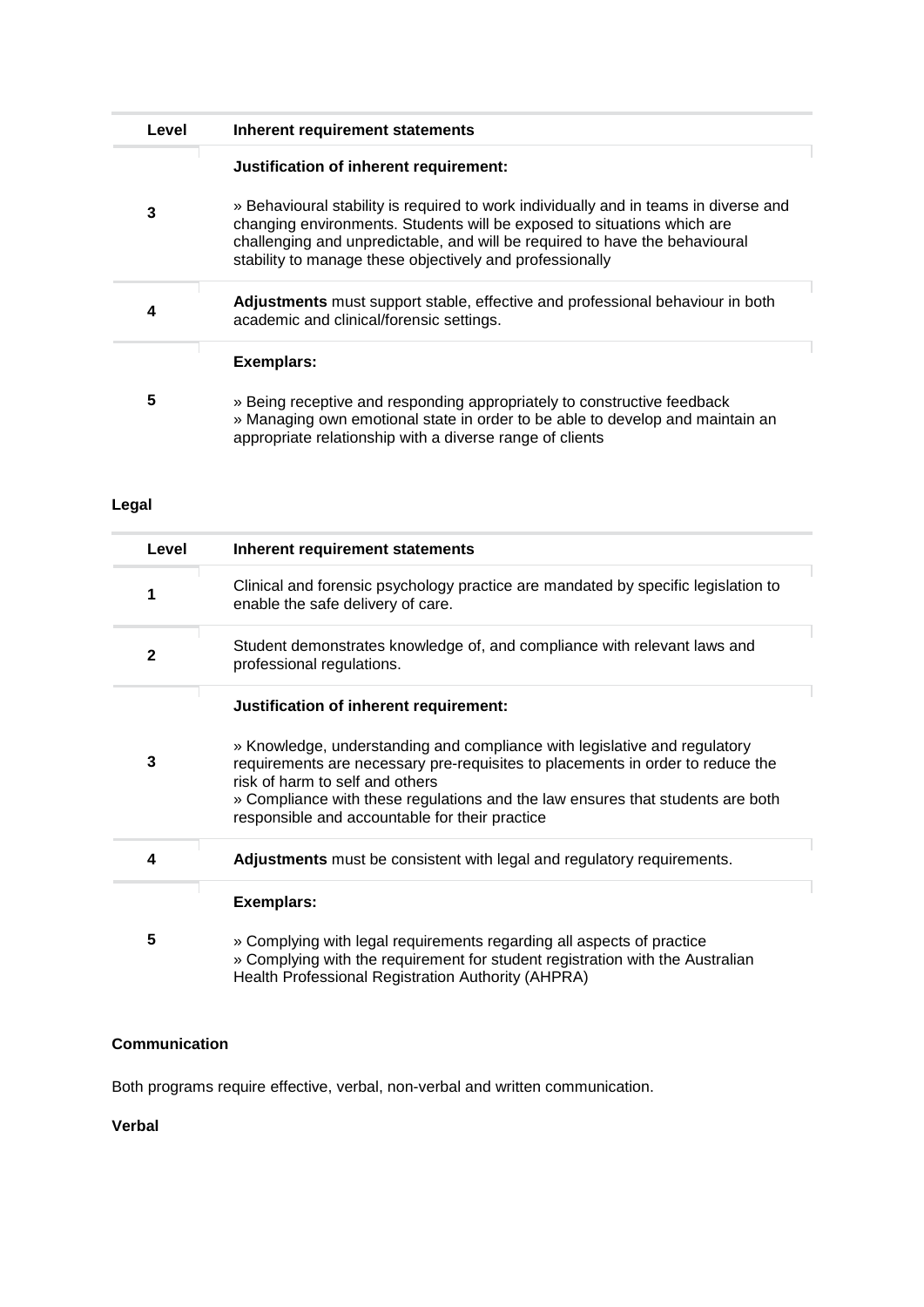| Level        | Inherent requirement statements                                                                                                                                                                                                                                                                                                                                                                                                                                                                                                                                                                                                                                                                           |
|--------------|-----------------------------------------------------------------------------------------------------------------------------------------------------------------------------------------------------------------------------------------------------------------------------------------------------------------------------------------------------------------------------------------------------------------------------------------------------------------------------------------------------------------------------------------------------------------------------------------------------------------------------------------------------------------------------------------------------------|
| 1            | Effective and efficient verbal communication, in English, is an essential<br>requirement to provide safe delivery of clinical and forensic psychology care.                                                                                                                                                                                                                                                                                                                                                                                                                                                                                                                                               |
| $\mathbf{2}$ | Student demonstrates:<br>» The ability to understand and respond to verbal communication accurately,<br>appropriately and in a timely manner<br>» The ability to provide clear instructions in the context of the situation<br>» Timely clear feedback and reporting<br>» The ability to communicate in group settings                                                                                                                                                                                                                                                                                                                                                                                    |
|              | Justification of inherent requirement:                                                                                                                                                                                                                                                                                                                                                                                                                                                                                                                                                                                                                                                                    |
| 3            | » The practice of clinical and forensic psychology depend on effective verbal<br>communication with clients and members of the professional team<br>» Speed and accuracy of communication may be critical for individual safety or<br>treatment                                                                                                                                                                                                                                                                                                                                                                                                                                                           |
| 4            | Adjustments for impaired verbal communication must address effectiveness,<br>timeliness, clarity and accuracy issues to ensure safety.                                                                                                                                                                                                                                                                                                                                                                                                                                                                                                                                                                    |
|              | <b>Exemplars:</b>                                                                                                                                                                                                                                                                                                                                                                                                                                                                                                                                                                                                                                                                                         |
| 5            | » Collecting information from clients by asking questions during assessments<br>» Explaining a treatment plan to a client<br>» Discussing the client's progress with other professionals                                                                                                                                                                                                                                                                                                                                                                                                                                                                                                                  |
|              | » Participating in group projects and collaborations with other students                                                                                                                                                                                                                                                                                                                                                                                                                                                                                                                                                                                                                                  |
| Non-verbal   |                                                                                                                                                                                                                                                                                                                                                                                                                                                                                                                                                                                                                                                                                                           |
| Level        | <b>Inherent requirement statements</b>                                                                                                                                                                                                                                                                                                                                                                                                                                                                                                                                                                                                                                                                    |
| 1            | Effective non-verbal communication is fundamental to clinical and forensic<br>psychology and needs to be respectful, clear, attentive, empathic, honest and<br>non-judgemental.                                                                                                                                                                                                                                                                                                                                                                                                                                                                                                                           |
| $\mathbf{2}$ | Student demonstrates:<br>» The capacity to recognise, interpret and respond appropriately to behavioural<br>cues<br>» Consistent and appropriate awareness of own behaviours<br>» Sensitivity to individual and cultural differences                                                                                                                                                                                                                                                                                                                                                                                                                                                                      |
|              | Justification of inherent requirement:                                                                                                                                                                                                                                                                                                                                                                                                                                                                                                                                                                                                                                                                    |
| 3            | » The ability to observe and understand non-verbal cues assists with building<br>rapport with people and gaining their trust and respect in academic and<br>professional relationships<br>» Displaying consistent and appropriate facial expressions, eye contact, being<br>mindful of space, time boundaries and body movements and gestures promotes<br>trust in academic and professional relationships<br>» Being sensitive to individual and cultural differences demonstrates respect and<br>empathy, and permits the development of trusting relationships required to work<br>with clients during placements<br>» The ability to observe and understand non-verbal cues is essential for safe and |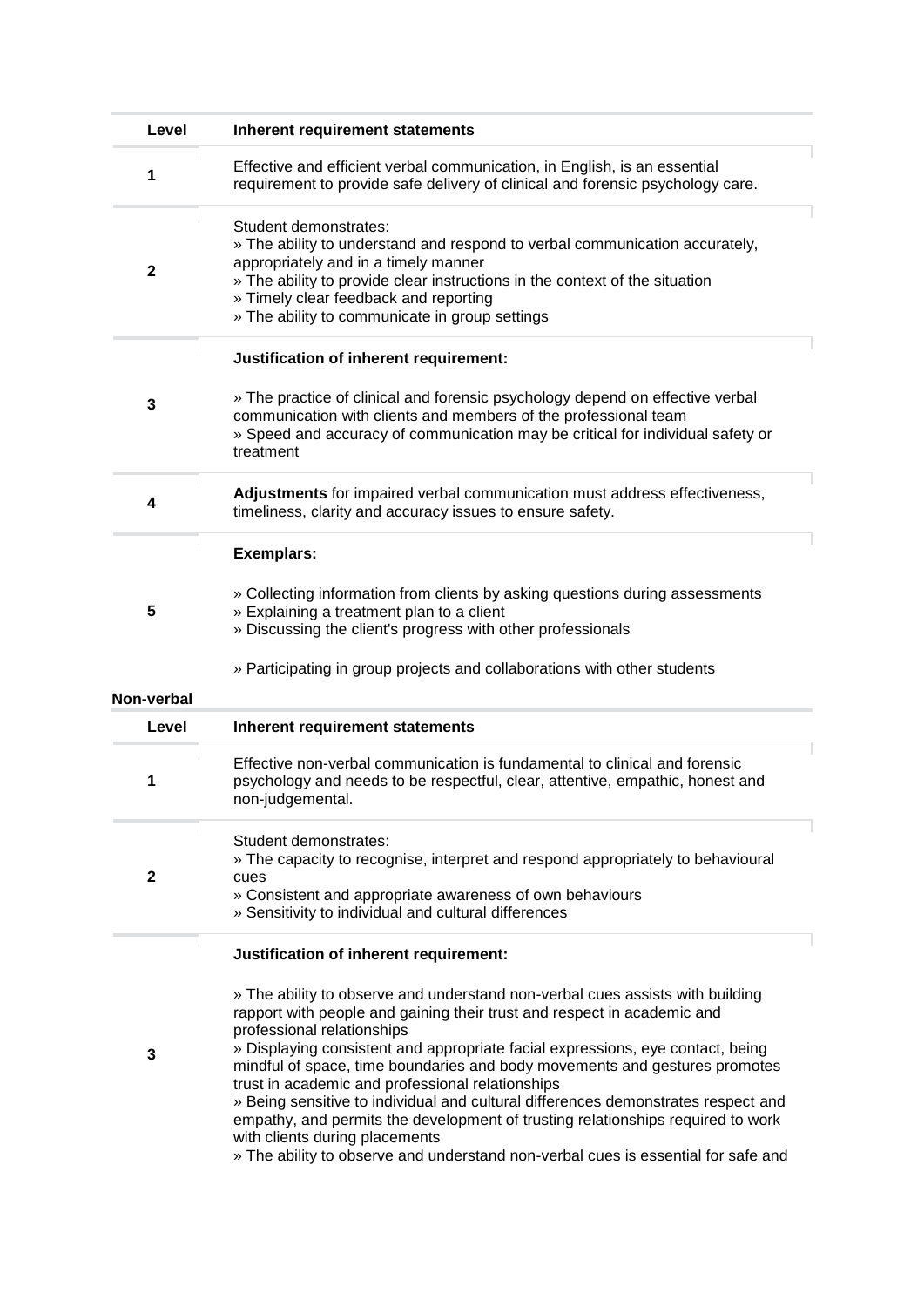| Level        | Inherent requirement statements                                                                                                                                                                                                                                                                                                                   |
|--------------|---------------------------------------------------------------------------------------------------------------------------------------------------------------------------------------------------------------------------------------------------------------------------------------------------------------------------------------------------|
|              | effective observation of clients' symptoms and reactions as part of their<br>assessment and treatment                                                                                                                                                                                                                                             |
| 4            | Adjustments for non-verbal communication impairments must enable the<br>recognition, interpretation and appropriate response to non-verbal cues as well as<br>initiation of effective non-verbal communication in a timely and appropriate<br>manner.                                                                                             |
|              | <b>Exemplars:</b>                                                                                                                                                                                                                                                                                                                                 |
| 5            | » Recognising and responding to non-verbal cues indicating a change in the<br>emotional state of a client during placements<br>» Recognising and responding to non-verbal cues in classroom situations                                                                                                                                            |
| Written      |                                                                                                                                                                                                                                                                                                                                                   |
| Level        | Inherent requirement statements                                                                                                                                                                                                                                                                                                                   |
| 1            | Effective written communication is a fundamental clinical and forensic psychology<br>responsibility with professional and legal ramifications.                                                                                                                                                                                                    |
| $\mathbf{2}$ | Student demonstrates capacity to construct coherent written communication<br>appropriate to the circumstances which are completed in a timely manner.                                                                                                                                                                                             |
|              | Justification of inherent requirement:                                                                                                                                                                                                                                                                                                            |
| 3            | » Construction of written text based assessment tasks to reflect the required<br>academic standards are necessary to convey knowledge and understanding of<br>relevant subject matter for professional practice<br>» Accurate written communication for a range of purposes and audiences is vital<br>to provide consistent and safe patient care |
| 4            | Adjustments for written communication impairments must not compromise the<br>necessary standards of clarity, accuracy, efficiency and accessibility to ensure<br>effective recording and transmission of information in both academic and<br>clinical/forensic settings.                                                                          |
|              | <b>Exemplars:</b>                                                                                                                                                                                                                                                                                                                                 |
| 5            | » Constructing an essay to required academic standards including appropriate<br>referencing of sources<br>» Preparing clinical and forensic reports which are appropriate to the purpose and<br>audience, and completed in a timely manner                                                                                                        |

# **Cognition**

Both programs require knowledge of theory and the skills of cognition, literacy and numeracy.

# **Knowledge and cognitive skills**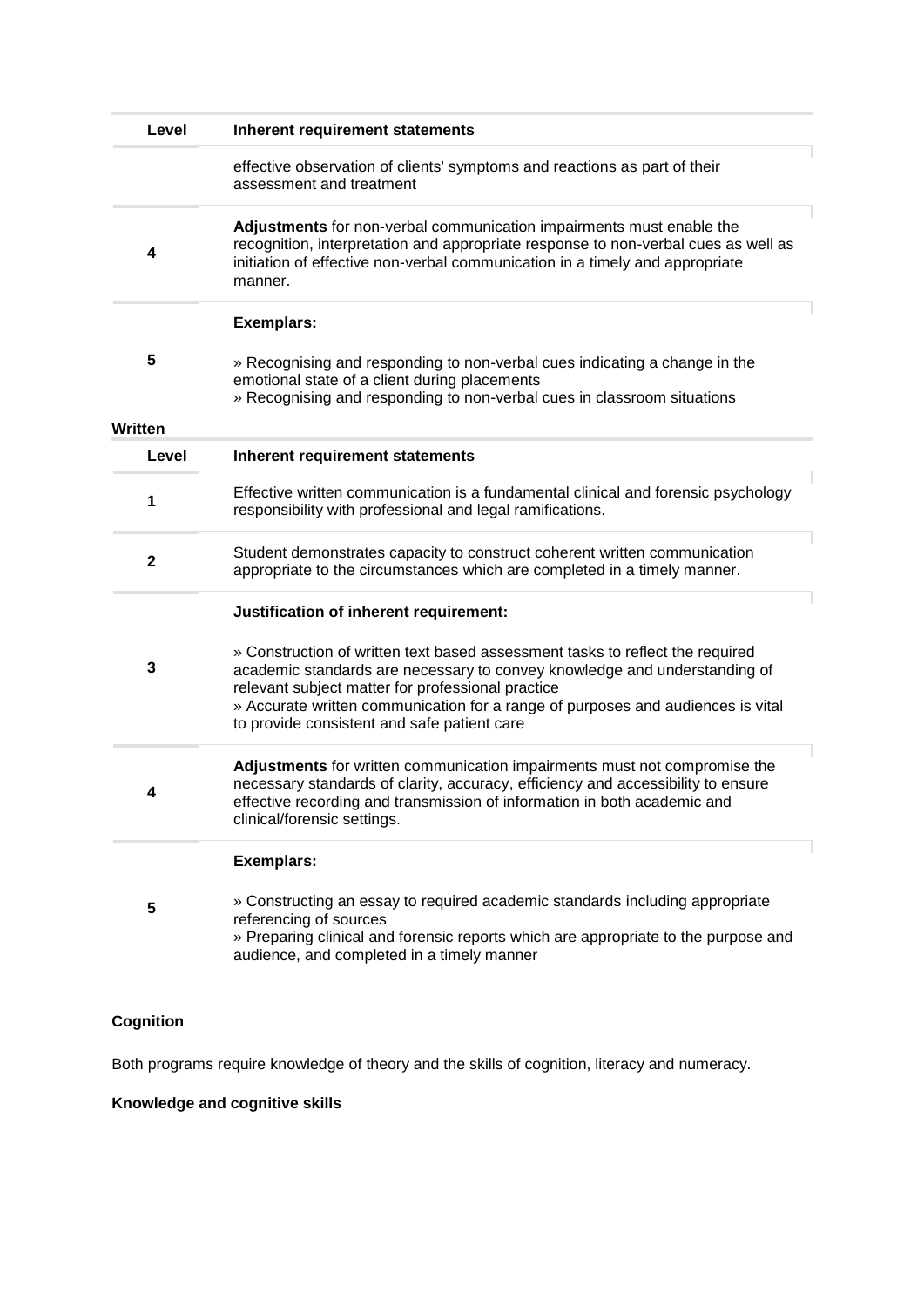| Level               | <b>Inherent requirement statements</b>                                                                                                                                                                                                                                                                                            |
|---------------------|-----------------------------------------------------------------------------------------------------------------------------------------------------------------------------------------------------------------------------------------------------------------------------------------------------------------------------------|
| 1                   | Consistent and effective knowledge and cognitive skills must be demonstrated to<br>undertake safe and competent clinical or forensic psychology practice.                                                                                                                                                                         |
| $\mathbf 2$         | Student demonstrates:<br>» The capacity to locate appropriate and relevant information<br>» The ability to process information relevant to practice<br>» The ability to integrate and implement knowledge in practice                                                                                                             |
| 3                   | Justification of inherent requirement:<br>» Satisfactory performance on placements requires identifying and accurately<br>extracting and understanding information from a range of sources, which must<br>also be applied appropriately                                                                                           |
| 4                   | Adjustments for knowledge or cognitive skills impairments must not compromise<br>or impede student's ability to demonstrate the minimum acceptable level of<br>knowledge and cognitive skill required to practice safely.                                                                                                         |
| 5                   | <b>Exemplars:</b><br>» Ability to apply academic knowledge to practice during placements, for example<br>through developing and testing hypotheses, developing treatment plans and then<br>conducting individual sessions for clients based upon this                                                                             |
| Literacy (language) |                                                                                                                                                                                                                                                                                                                                   |
| Level               | Inherent requirement statements                                                                                                                                                                                                                                                                                                   |
| 1                   | Competent literacy skills are essential to permit safe and effective practice of<br>clinical and forensic psychology during placements.                                                                                                                                                                                           |
| 2                   | Student demonstrates:<br>» The ability to accurately acquire information and convey appropriate, effective<br>messages<br>» The ability to read and comprehend a range of literature and information<br>» The capacity to understand and implement academic conventions to construct<br>written text in a scholarly manner        |
|                     | Justification of inherent requirement:                                                                                                                                                                                                                                                                                            |
| 3                   | » The ability to acquire information and to accurately convey messages is<br>fundamental to ensure safe and effective assessment, treatment and delivery of<br>care<br>» The ability to read, decode, interpret and comprehend multiple sources of<br>information is fundamental for safe and effective conduct during placements |
| 4                   | Adjustments to address literacy issues must not compromise the student's ability<br>to demonstrate the minimum acceptable capacity to effectively acquire,<br>comprehend, apply and communicate accurate information.                                                                                                             |
| 5                   | <b>Exemplars:</b><br>» Conveying a spoken message accurately and effectively in a clinical or forensic<br>setting during placements                                                                                                                                                                                               |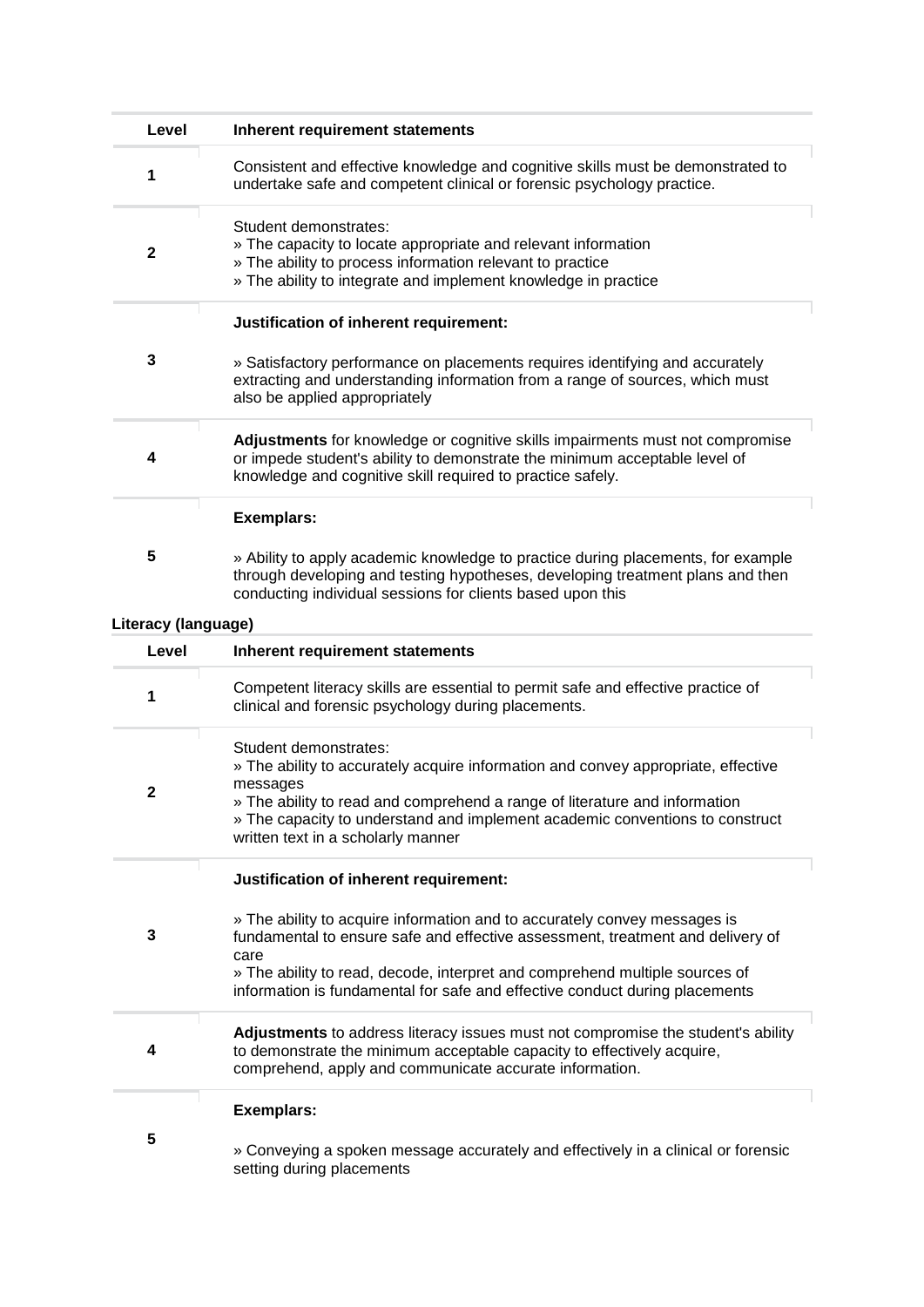| Level           | <b>Inherent requirement statements</b>                                                                                                                                                                                                                                                                            |
|-----------------|-------------------------------------------------------------------------------------------------------------------------------------------------------------------------------------------------------------------------------------------------------------------------------------------------------------------|
| <b>Numeracy</b> | » Paraphrasing, summarising and referencing in accordance with the American<br><b>Psychological Association Publication Manual conventions</b><br>» Producing accurate, concise and clear documentation while on placement in the<br>clinical or forensic setting which meets legal and professional requirements |
|                 | Inherent requirement statements                                                                                                                                                                                                                                                                                   |
| 1               | Competent and accurate numeracy skills are essential to provide safe and effective<br>demonstration of clinical or forensic psychology practice skills.                                                                                                                                                           |
| $\mathbf 2$     | Student demonstrates:<br>» the ability to interpret and correctly apply numerical data, measurement and<br>numerical criteria in the execution of clinical or forensic psychology practice while on<br>placement.                                                                                                 |
|                 | Justification of inherent requirement:                                                                                                                                                                                                                                                                            |
| 3               | » As clinical and forensic psychology practice relies in part on collecting data in a<br>numerical form, for example psychometric assessments, students must be able to<br>accurately record and manage numerical data and to interpret their findings                                                            |
| 4               | Adjustments to address numeracy issues must not compromise the student's ability to<br>demonstrate the minimum acceptable capacity to manage and interpret numerical<br>data.                                                                                                                                     |
|                 | <b>Exemplars:</b>                                                                                                                                                                                                                                                                                                 |
| 5               | » Accurately scoring and interpreting psychological test data while on placement                                                                                                                                                                                                                                  |

#### **Relational Skills**

| Level | Inherent requirement statements                                                                                                                                                              |
|-------|----------------------------------------------------------------------------------------------------------------------------------------------------------------------------------------------|
|       | Clinical and forensic psychology practice requires the ability to make and maintain<br>strong relationships with a wide range of clients, often under stressful<br>circumstances.            |
| 2     | Student demonstrates:<br>» The ability to make and maintain rapport with clients<br>» The ability to engage in effective counselling skills<br>» Accurate empathy                            |
| 3     | Justification of inherent requirement:<br>» Highly developed relational skills are a cornerstone of effective therapeutic<br>relationships that permit effective assessment and intervention |
| 4     | <b>Adjustments</b> for relational skills impairment must not compromise the student's<br>ability to demonstrate minimal acceptable level of effective relational skills across               |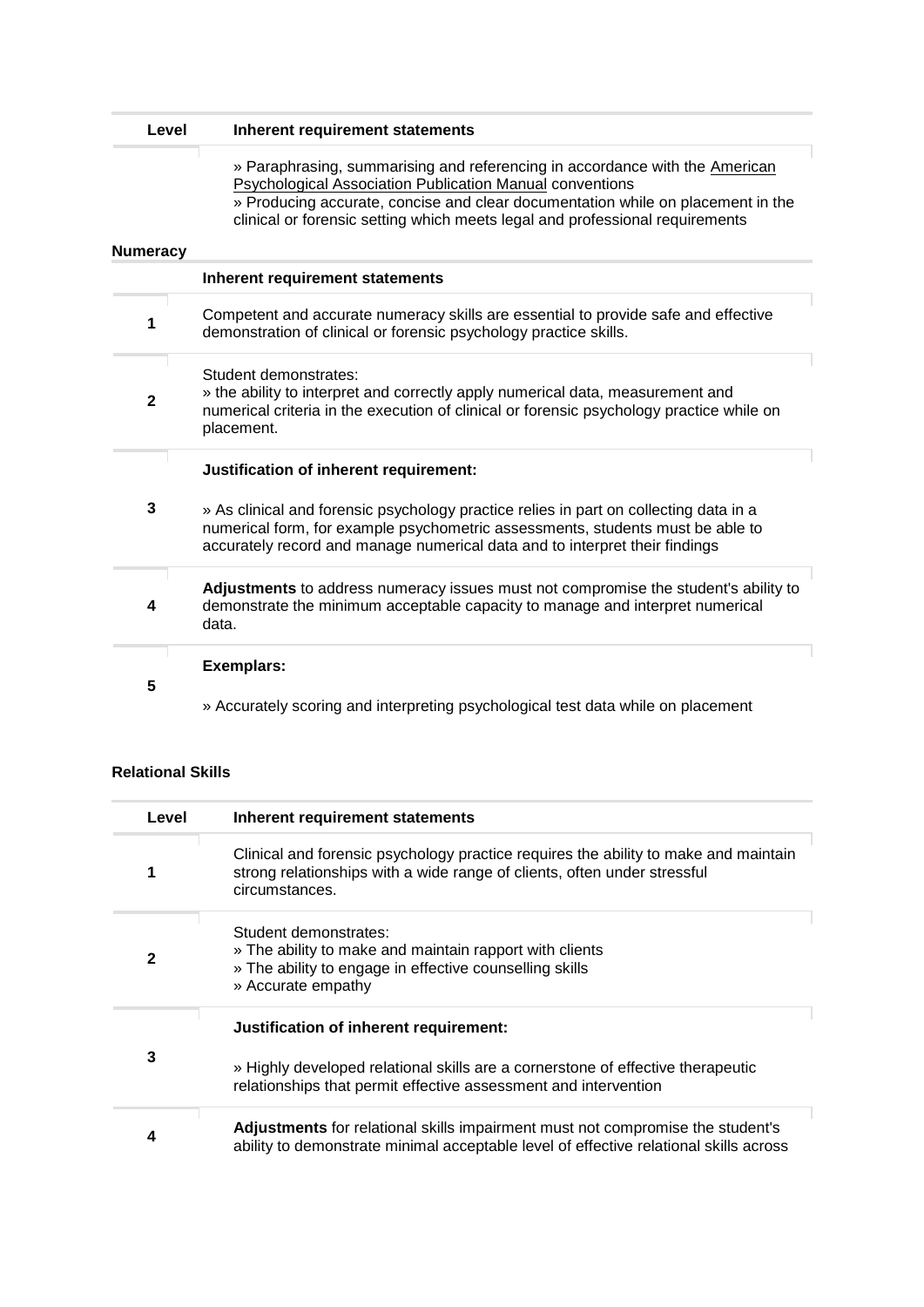| Level | Inherent requirement statements                                                                                                                                                                                                  |
|-------|----------------------------------------------------------------------------------------------------------------------------------------------------------------------------------------------------------------------------------|
|       | the range of tasks and clinical/forensic populations required to successfully<br>complete their studies.                                                                                                                         |
|       | Exemplars:                                                                                                                                                                                                                       |
| 5     | » Rapidly building rapport with a client in order to engage them in a clinical or<br>forensic assessment while on placement<br>» Effectively managing difficulties arising in the therapeutic relationship while on<br>placement |

#### **Reflective Skills**

| Level        | Inherent requirement statements                                                                                                                                                                                                                                                                                                                                                                                                                                                  |
|--------------|----------------------------------------------------------------------------------------------------------------------------------------------------------------------------------------------------------------------------------------------------------------------------------------------------------------------------------------------------------------------------------------------------------------------------------------------------------------------------------|
| 1            | Clinical and forensic psychology practice requires self-awareness and a capacity<br>for reflectivity in order to consider the effect of one's own issues, actions, values<br>and behaviours on practice.                                                                                                                                                                                                                                                                         |
| $\mathbf{2}$ | Student demonstrates:<br>» The ability to accurately reflect on their professional performance<br>» The ability to accept feedback on their professional practice and respond<br>constructively                                                                                                                                                                                                                                                                                  |
| 3            | Justification of inherent requirement:<br>» Participation in supervision is a key teaching strategy in clinical and forensic<br>psychology training which requires adequate understanding oneself in order to<br>appropriately engage in this activity<br>» Working with clients while on placement and understanding and responding to<br>them requires adequate understanding of oneself and the ability to effectively<br>manage one's reactions to situations that may arise |
| 4            | Adjustments for reflective skills impairments must not compromise the student's<br>ability to demonstrate an acceptable minimum level of capacity in this area.                                                                                                                                                                                                                                                                                                                  |
| 5            | <b>Exemplars:</b><br>» Identifying when a clinical or forensic issue is outside one's scope or expertise,<br>or when one's practice may be affected by an impairment.                                                                                                                                                                                                                                                                                                            |

#### **Sustainable Performance**

| Level | Inherent requirement statements                                                                                                                                       |
|-------|-----------------------------------------------------------------------------------------------------------------------------------------------------------------------|
|       | Clinical and forensic psychology practice requires both physical and mental<br>performance at a consistent and sustained level to meet individual needs over<br>time. |